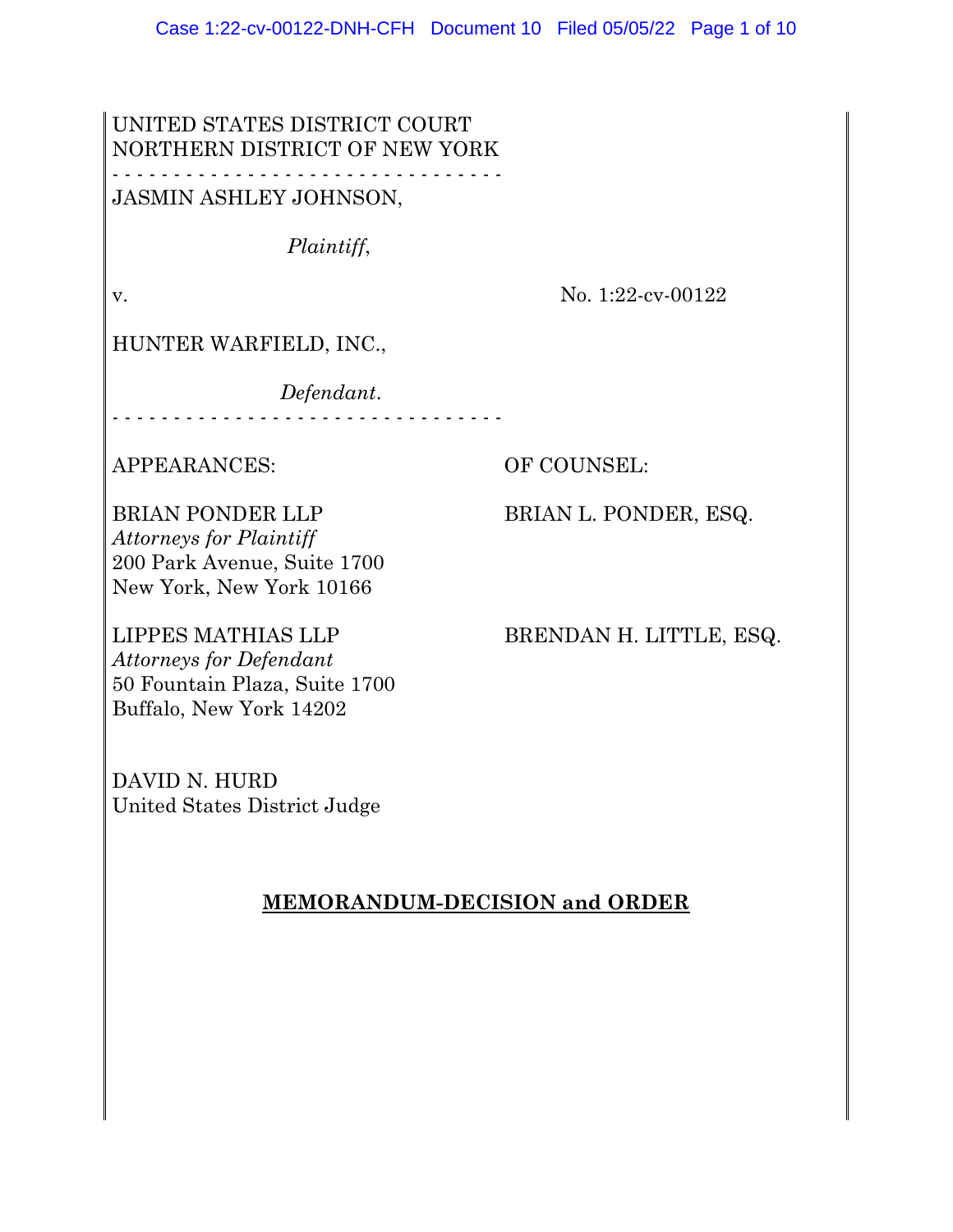# **I. INTRODUCTION**

Plaintiff Jasmin Ashley Johnson ("Johnson" or "plaintiff") brought this action in the Supreme Court of the State of New York, Albany County ("Albany Supreme Court") on January 13, 2022. In a single-page complaint, plaintiff brings claims against defendant Hunter Warfield, Inc. ("Hunter Warfield" or "defendant") for defamation, negligence, negligence *per se*, and for violations of the Fair Debt Collection Practices Act, 15 U.S.C. §§ 1692- 1692p ("FDCPA").

In essence, Johnson claims that Hunter Warfield attempted to collect a debt from her that she allegedly does not owe. Specifically, plaintiff alleges that Hunter Warfield "frequently attempted to collect \$503" from her in the past year and reported this debt to consumer reporting agencies. Plaintiff also alleges that she is "not liable to Defendant for any alleged debt of \$503 by any agreement or law." Lastly, plaintiff alleges that Hunter Warfield breached its duties to her under the FDCPA, which gave rise to claims under that statute, as well as defamation, negligence, and negligence *per se* claims.

On February 10, 2022, Hunter Warfield timely removed the case from Albany Supreme Court to this Court based on federal question jurisdiction. On February 15, 2022, Hunter Warfield moved to dismiss Johnson's complaint pursuant to Federal Rule of Civil Procedure ("Rule") 12(b)(6). The same day, plaintiff filed a motion to remand this case to Albany Supreme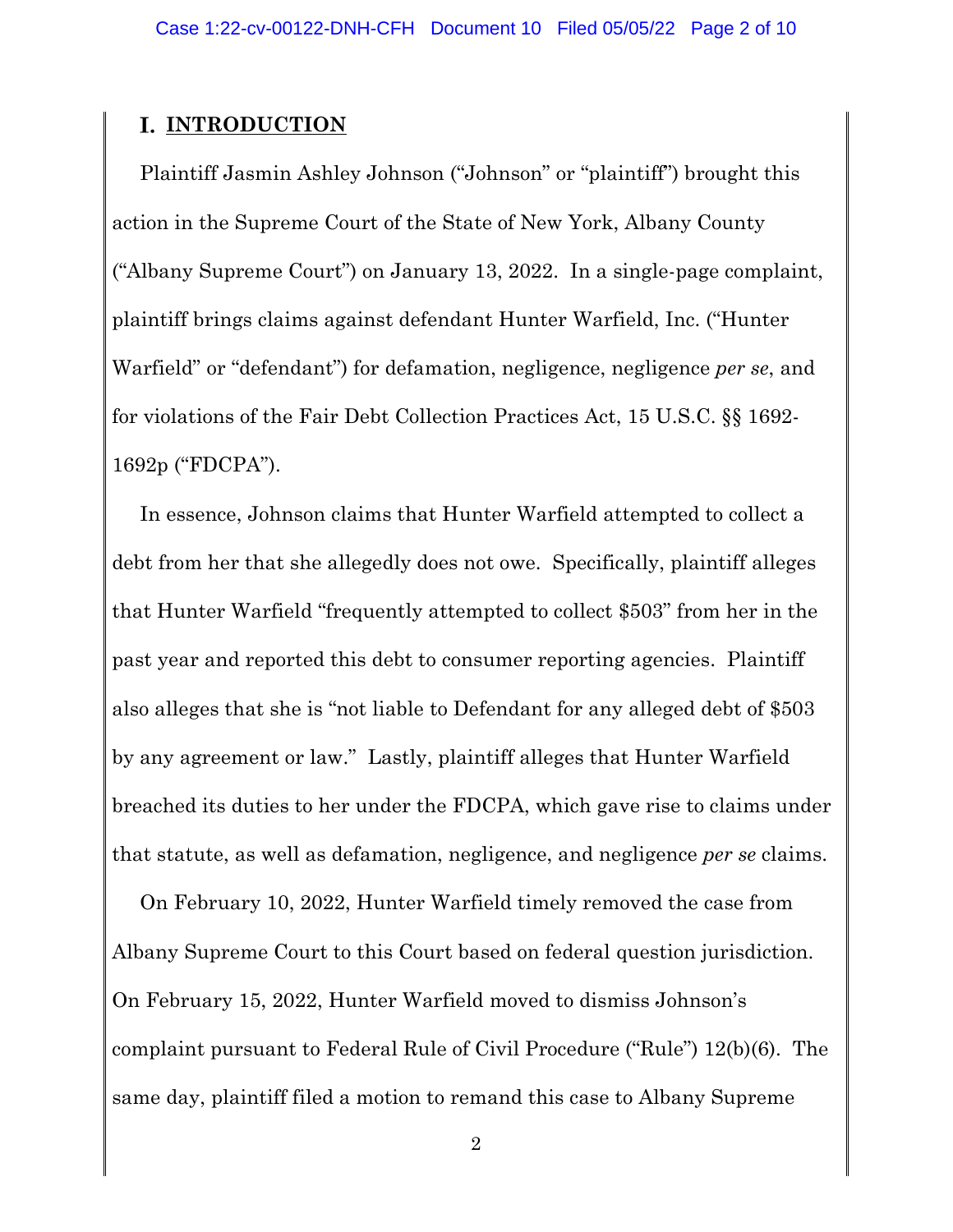Court. On March 8, 2022, defendant opposed plaintiff's motion to remand. Plaintiff did not file a reply brief for its remand motion, nor did she oppose defendant's motion to dismiss.

Although this matter is only partially briefed, the filing deadlines have expired and the Court will consider the parties' motions on the basis of the submissions without oral argument.

# **II. DISCUSSION**

### **A. Remand**

A defendant may remove a civil action from state to federal court if the latter has original jurisdiction over the action. 28 U.S.C. § 1441(a). A federal court has original jurisdiction over cases "arising under the Constitution, laws, or treaties of the United States." 28 U.S.C. § 1331.

An essential element of a federal court's subject matter jurisdiction is standing. Standing requires: (1) a "concrete and particularized injury"; that is (2) "fairly traceable to the challenged conduct"; and (3) "is likely to be redressed by a favorable judicial decision." *Hollingsworth v. Perry*, 570 U.S. 693, 704 (2013) (citing *Lujan v. Defs. of Wildlife*, 504 U.S. 555, 560-61 (1992)). If a plaintiff is found to lack standing at any point in the case, the action must be remanded. *See* 28 U.S.C. § 1447(c); *see also Vera v. Saks & Co.*, 335 F.3d 109, 113 (2d Cir. 2003) ("A district court must remand a case to state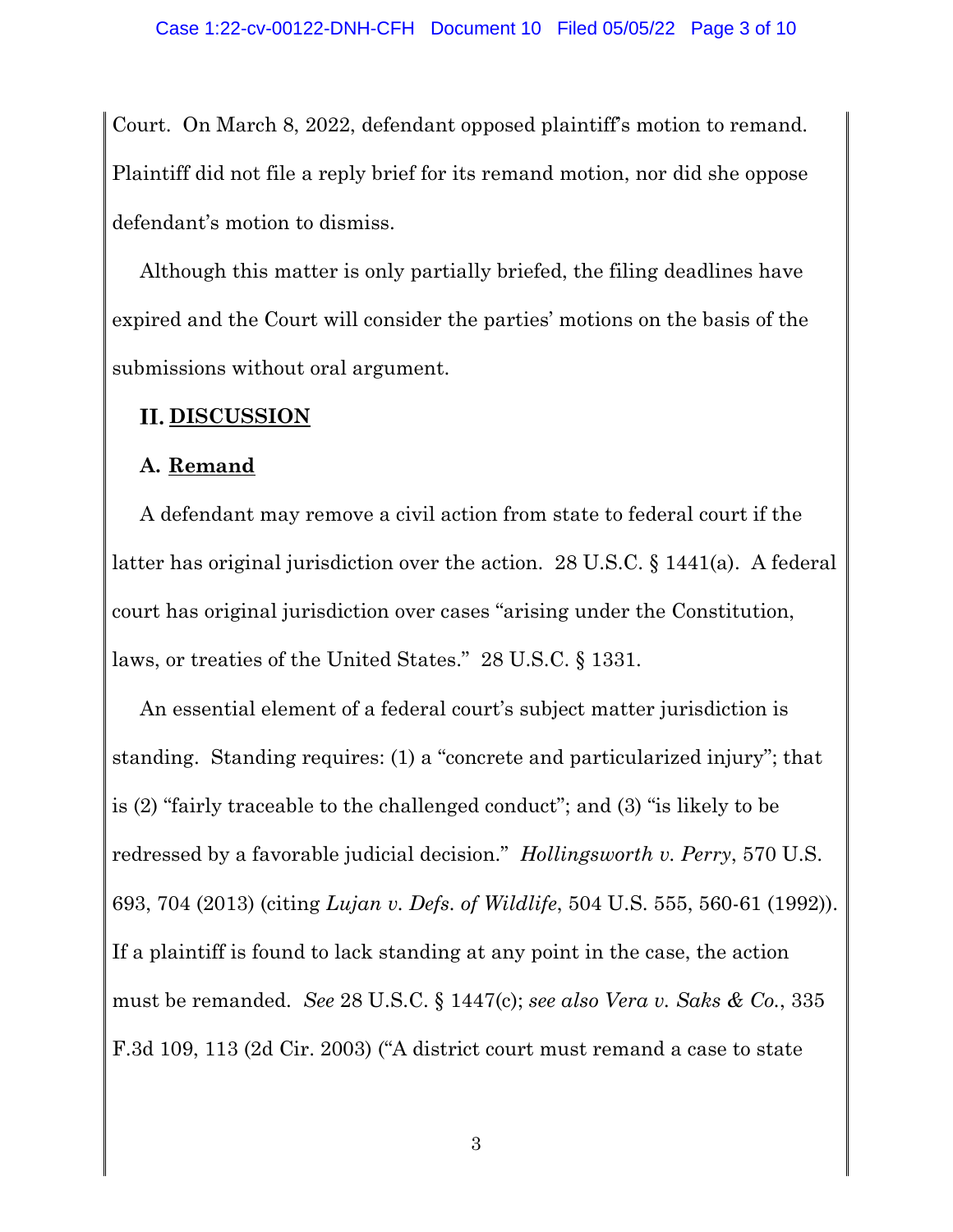court if at any time before final judgment it appears that the district court lacks subject matter jurisdiction").

Where "jurisdiction is asserted by a defendant in a removal petition, it follows that the defendant has the burden of establishing that removal is proper." *Goel v. Ramachandran*, 823 F. Supp. 2d 206, 210 (S.D.N.Y. 2011) (quoting *United Food & Com. Workers Union v. CenterMark Props. Meriden Square, Inc.*, 30 F.3d 298, 301 (2d Cir. 1994)).

Johnson argues that "the operative pleading references no tangible or intangible harm that [she] may have suffered as a result of Defendant's debt collection practices, which … courts have found to be insufficient under Article III." Dkt. 7 at 5. The Court disagrees. Plaintiff's complaint not only alleges that defendant's conduct proximately caused her "costs, loss of credit opportunities, and stress," it also alleges that plaintiff is entitled to actual damages. Dkt. 1-1 ¶ 7. At the motion to dismiss stage, these allegations are sufficient for Article III standing. *See Tescher v. Experian Info. Sols., Inc.*, 2022 U.S. Dist. LEXIS 31759, at \*14 (S.D.N.Y. Feb. 23, 2022) (finding that allegations of increased difficulty obtaining credit and emotional injuries were sufficient to support Article III standing).

As Hunter Warfield notes, the complaint alleges actual harm and damages to plaintiff as a result of defendant's alleged actions, not merely legal injury.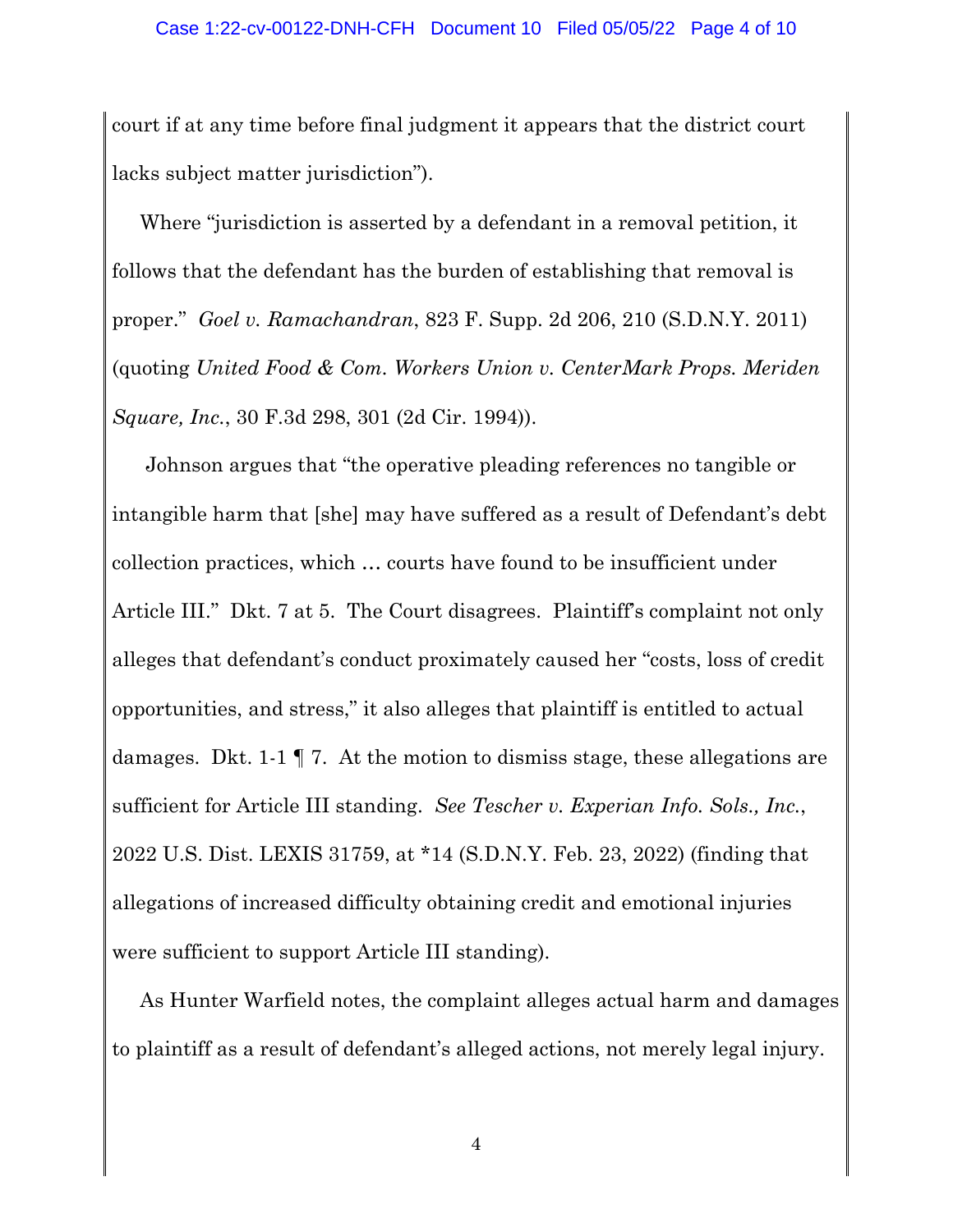Plaintiff's allegations support a finding of Article III standing, and defendant has met its burden of establishing that removal was proper.<sup>[1](#page-4-0)</sup>

### **B. Motion to Dismiss**

Hunter Warfield moves to dismiss each of Johnson's causes of action for failure to state a claim and Johnson, for her part, does not oppose the motion. The Court agrees with defendant that the complaint must be dismissed.

"To survive a Rule 12(b)(6) motion to dismiss, the 'factual allegations must be enough to raise a right to relief above the speculative level.'" *Ginsburg v. City of Ithaca*, 839 F. Supp. 2d 537, 540 (N.D.N.Y. 2012) (citing *Bell Atl. Corp. v. Twombly*, 550 U.S. 544, 555 (2007)). Instead, the complaint must contain sufficient factual matter that it presents a claim to relief that is plausible on its face. *Ashcroft v. Iqbal*, 556 U.S. 662, 678 (2009).

In assessing the plausibility of a complaint, it is "to be construed liberally, and all reasonable inferences must be drawn in the plaintiff's favor."

*Ginsburg*, 839 F. Supp. 2d at 540. The complaint may be supported by "any

<span id="page-4-0"></span><sup>&</sup>lt;sup>1</sup> Although the parties do not raise the issue in their briefing, it is worth noting that remand is also improper because the complaint raises questions of federal law, specifically violations of the FDCPA. Neither the removal statute, 28 U.S.C. § 1441, nor the supplemental jurisdiction statute, 28 U.S.C. § 1367, authorizes a federal court to remand claims over which it has original jurisdiction. *See Moore v. Keller*, 2017 WL 3822053, at \*1 (N.D.N.Y. Aug. 31, 2017) (citing *Riano v. Town of Schroeppel ex rel. Town Bd. of Town of Schroeppel*, 2013 WL 5702263, at \*7 (N.D.N.Y. Oct. 18, 2013) (collecting cases)). Moreover, the state law claims are related to the federal claim such that they form part of the same case or controversy, and consideration of the 28 U.S.C. § 1367(c) factors supports exercising supplemental jurisdiction in this matter. Indeed, the state law claims do not raise novel or complex issues of state law nor do they substantially predominate over the federal claim, the federal claim still remains, and there are no exceptional circumstances or compelling reasons for declining jurisdiction. *See id.* (citing 28 U.S.C. § 1367(c)).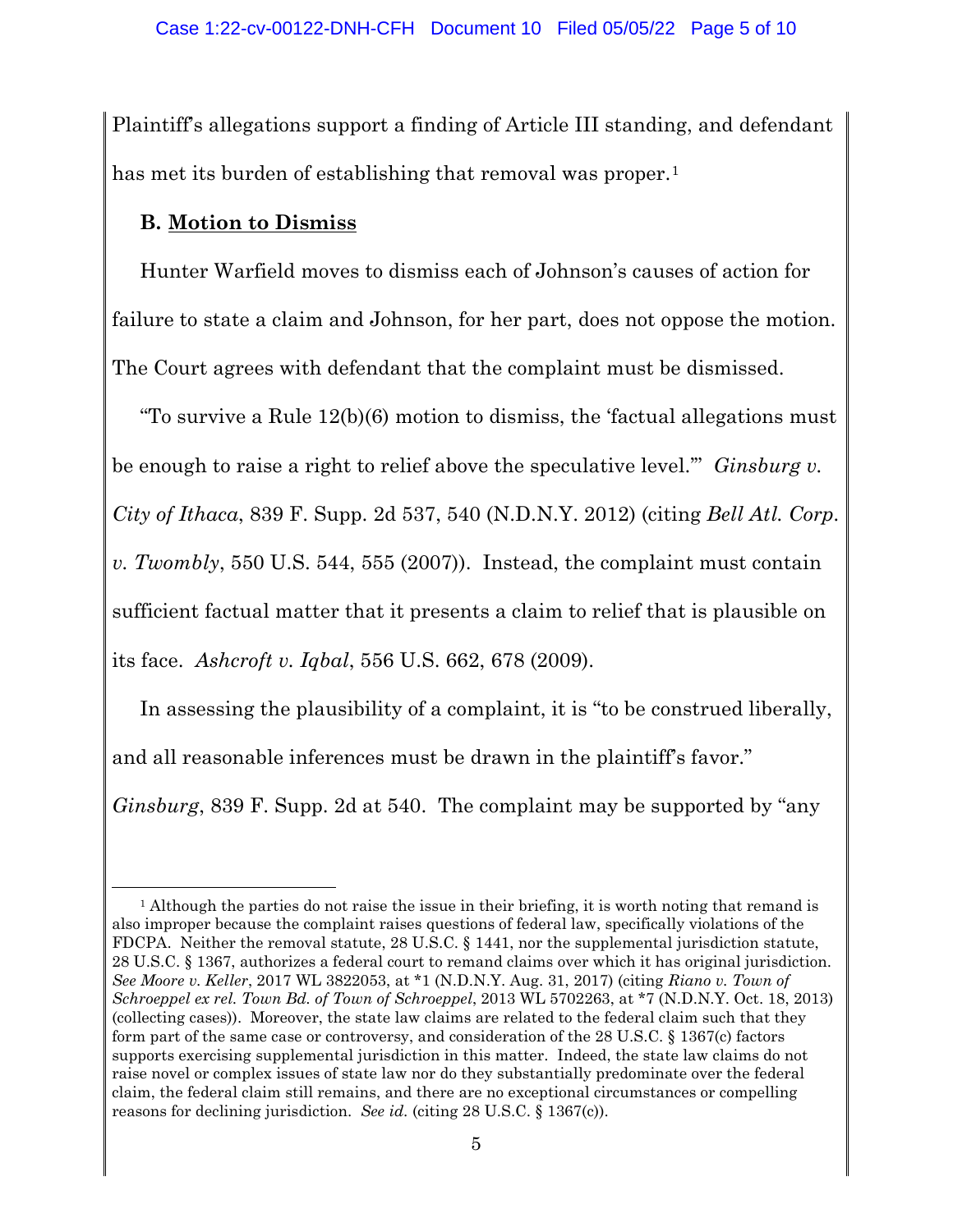written instrument attached to it as an exhibit, materials incorporated in it by reference, and documents that, although not incorporated by reference, are 'integral' to the complaint." *L-7 Designs, Inc. v. Old Navy, LLC*, 647 F.3d 419, 422 (2d Cir. 2011).

#### **1. Plaintiff Fails to State a Claim for Violation of the FDCPA**

A violation under the FDCPA requires that: "(1) the plaintiff [must] be a 'consumer' who allegedly owes the debt or a person who has been the object of efforts to collect a consumer debt, (2) the defendant collecting the debt must be considered a 'debt collector,' and (3) the defendant must have engaged in an act or omission in violation of the FDCPA's requirements." *Skvarla v. MRS BPO, LLC*, 2021 U.S. Dist. LEXIS 129323, at \*4 (S.D.N.Y. July 12, 2021) (quoting *Derosa v. CAC Fin. Corp.*, 278 F. Supp. 3d 555, 559-60 (E.D.N.Y. 2017)).

Johnson simply alleges that Hunter Warfield attempted to collect a debt from her that she did not owe and violated the FDCPA in the process. *See* Dkt. 1-1 at ¶¶ 5-7. Nowhere does plaintiff identify the provisions of the FDCPA that defendant allegedly violated, nor does she allege how defendant did so. Alleging that a plaintiff does not owe a debt, coupled with vague claims of an FDCPA violation, is insufficient to support a claim under the FDCPA. *See, e.g.*, *Rosenberg v. Frontline Asset Strategies, LLC*, 2021 WL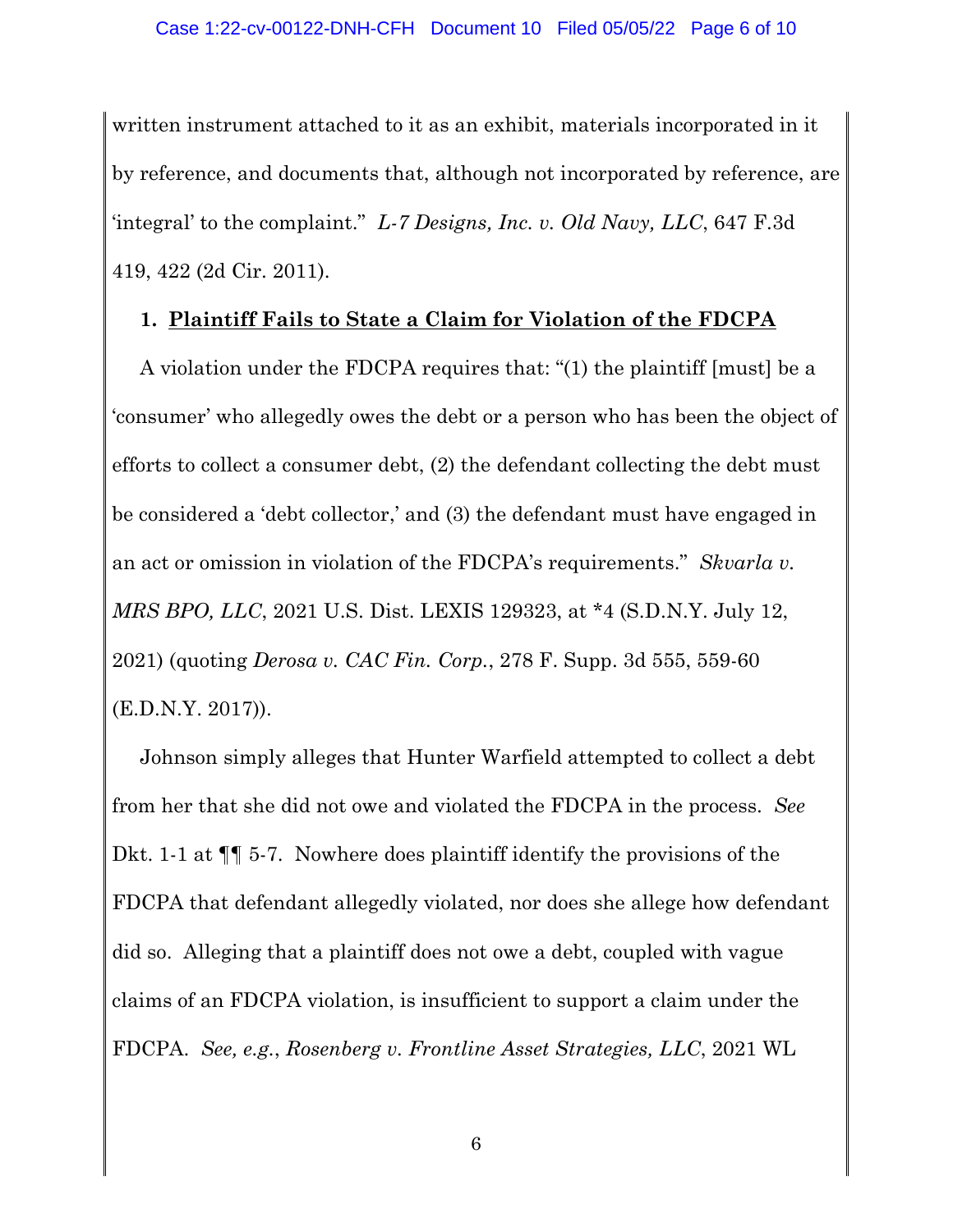3617672, at \*5 (E.D.N.Y. 2021); *Solovyova v. Grossman & Karaszewski PLLC*, 2021 WL 535209 (E.D.N.Y. 2021).

### **2. Plaintiff Fails to State a Claim for Defamation**

To state a claim for defamation under New York law, a plaintiff must allege: (1) that the statement averred was defamatory; (2) that the statement was published by the defendant; (3) that the statement was communicated to a party who was not the plaintiff; and (4) the resultant injury to the plaintiff. *Chandok v. Klessig*, 648 F. Supp. 2d 449, 456 (N.D.N.Y. 2009).

Johnson fails to satisfy any of these elements. Indeed, plaintiff has failed to identify any defamatory statements by Hunter Warfield, if, when, or where defendant published these statements, who defendant communicated any defamatory statements to, or how any defamatory statements injured her. Accordingly, plaintiff fails to state a claim for defamation.<sup>[2](#page-6-0)</sup>

# **3. Plaintiff Fails to State a Claim for Negligence**

To state a claim for negligence under New York law, a plaintiff must allege: (1) the existence of a legal duty to the plaintiff; (2) a breach of that duty; (3) proximate causation; and (4) damages. *See Luina v. Katharine* 

<span id="page-6-0"></span><sup>2</sup> Plaintiff's defamation claim also fails because it is based on an alleged violation of the FDCPA, which the Court has already determined is meritless. *See Sorenson v. MBI, Inc.*, 2019 U.S. Dist. LEXIS 119377, at \*23 (D. Conn. July 18, 2019) (holding that plaintiff's state law claim for negligence failed because it was based on a violation of the FDCPA which she had failed to state a claim for).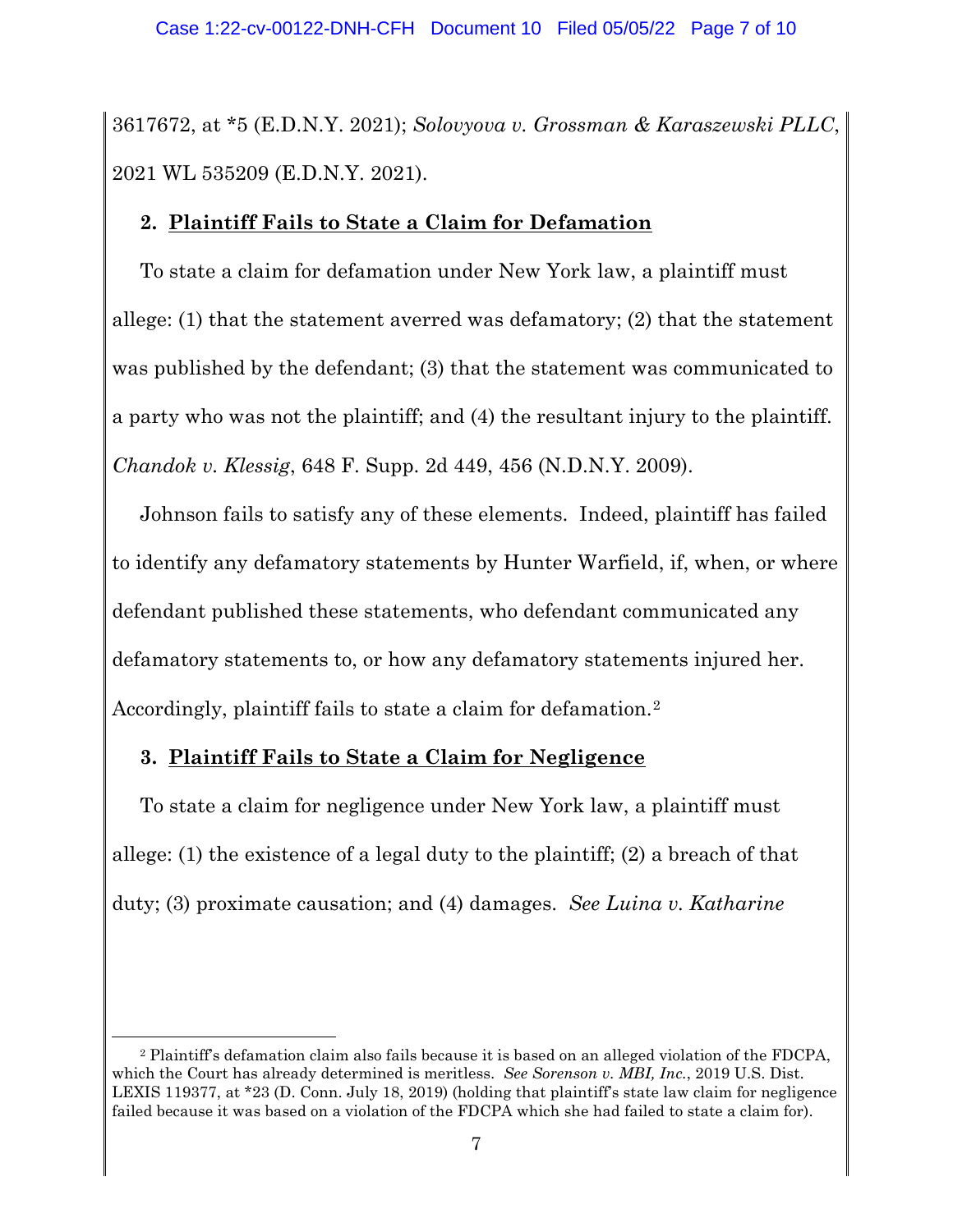*Gibbs Sch. N.Y., Inc.*, 37 A.D.3d 555, 556 (Sup. Ct. App. Div. 2d Dep't 2007) (citing *Eiseman v. State of New York*, 70 N.Y.2d 175 (1987)).

Johnson fails to allege any details concerning duty, breach, or causation that could be sufficient to support a claim for negligence. As noted, plaintiff's vague allegation that she does not owe a debt to Hunter Warfield is insufficient to allege a violation of the FDCPA. It is also insufficient to allege a violation of "Reg. F." or the New York General Business Law ("GBL") § 601, two other statutes that plaintiff rattles off in passing. Moreover, plaintiff has not alleged which of these statutes, if any, created a duty owed by defendant, nor any other applicable duties on defendant's part. Lastly, plaintiff has failed to allege anything resembling a breach beyond defendant contacting her on a debt she allegedly does not owe. This is insufficient to allege a claim for negligence. *See Corazzini v. Litton Loan Servicing LLP*, 2010 U.S. Dist. LEXIS 27398, at \*15-16 (N.D.N.Y. Mar. 23, 2010) (Dismissing negligence claim where plaintiff "never state[d] what the duty of care was owed by each Defendant, how the Defendants breached that duty and what damages Plaintiff suffered due to that breach").[3](#page-7-0)

<span id="page-7-0"></span><sup>&</sup>lt;sup>3</sup> As with plaintiff's defamation claim, her negligence claim also fails because it is based on an alleged violation of the FDCPA, which the Court has already determined is meritless. *See Sorenson*, 2019 U.S. Dist. LEXIS 119377, at \*23.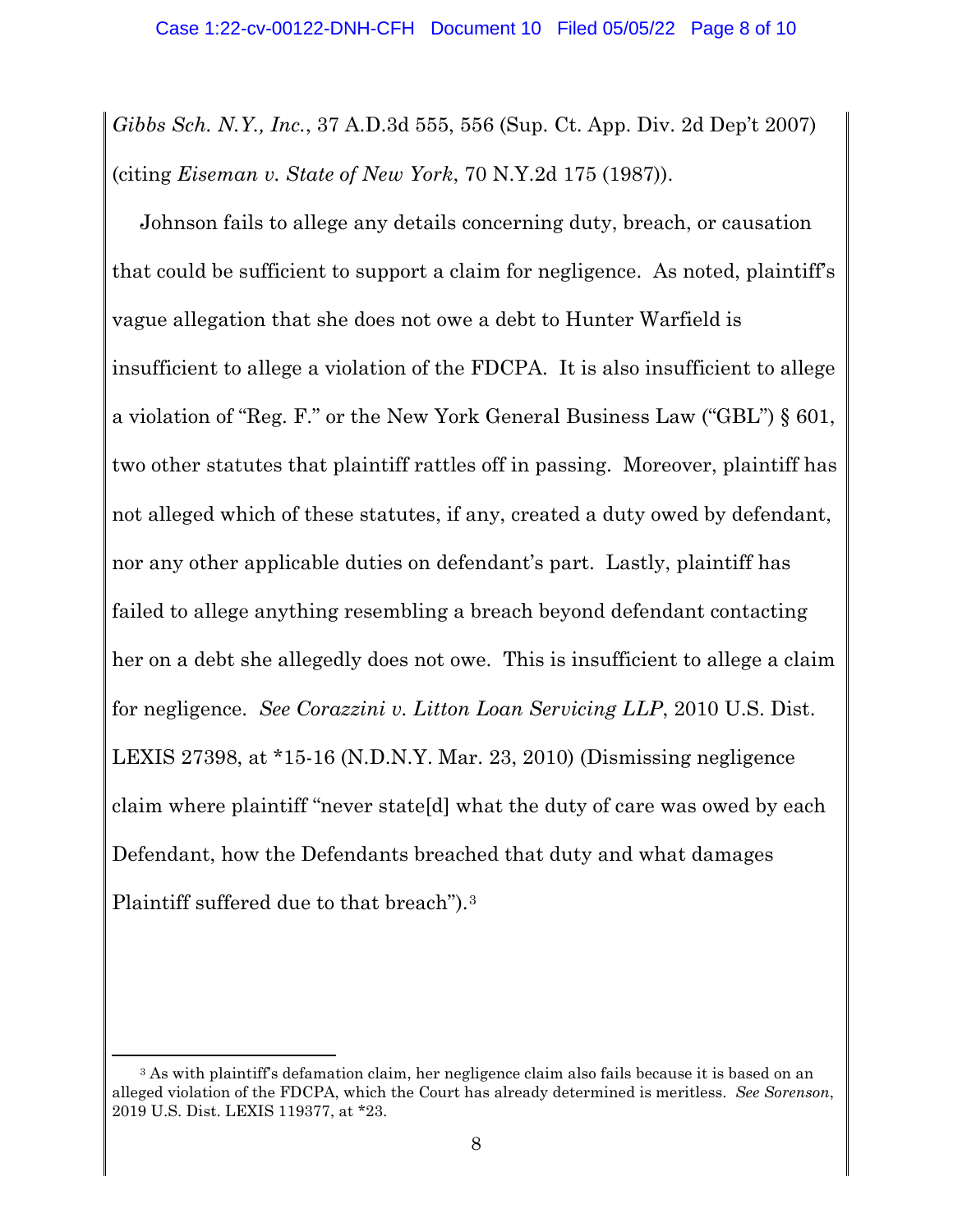### **4. Plaintiff Fails to State a Claim for Negligence** *Per Se*

In New York, negligence *per se* requires that the plaintiff establish: "1) that … she is among the class of people for whose particular benefit a statute has been enacted; 2) that a private right of action would promote the legislative purpose behind the statute; and 3) that creation of the right would be consistent with the overall legislative scheme." *Fagan v.*

*AmerisourceBergen Corp.*, 356 F. Supp. 2d 198, 214 (E.D.N.Y. 2004).

As with her other causes of action, Johnson has failed to state a claim for negligence *per se*. Plaintiff has not articulated how she is among the class of people for whose benefit any of the statutes mentioned has been enacted. Moreover, she does not identify which provisions of either the FDCPA, Reg. F, or GBL § 601 that Hunter Warfield violated, or how she would fit into any group contemplated by these statutes. Accordingly, plaintiff cannot establish even the first element of a negligence *per se* claim and fails to state a claim.[4](#page-8-0)

# **III. CONCLUSION**

Therefore, it is

#### ORDERED that

- 1. Plaintiff's motion to remand is DENIED;
- 2. Defendant's motion to dismiss is GRANTED; and

<span id="page-8-0"></span><sup>4</sup> Like plaintiff's other state law claims, her negligence *per se* claim fails because it is based on an alleged violation of the FDCPA, which the Court has already determined is meritless. *See Sorenson*, 2019 U.S. Dist. LEXIS 119377, at \*23.